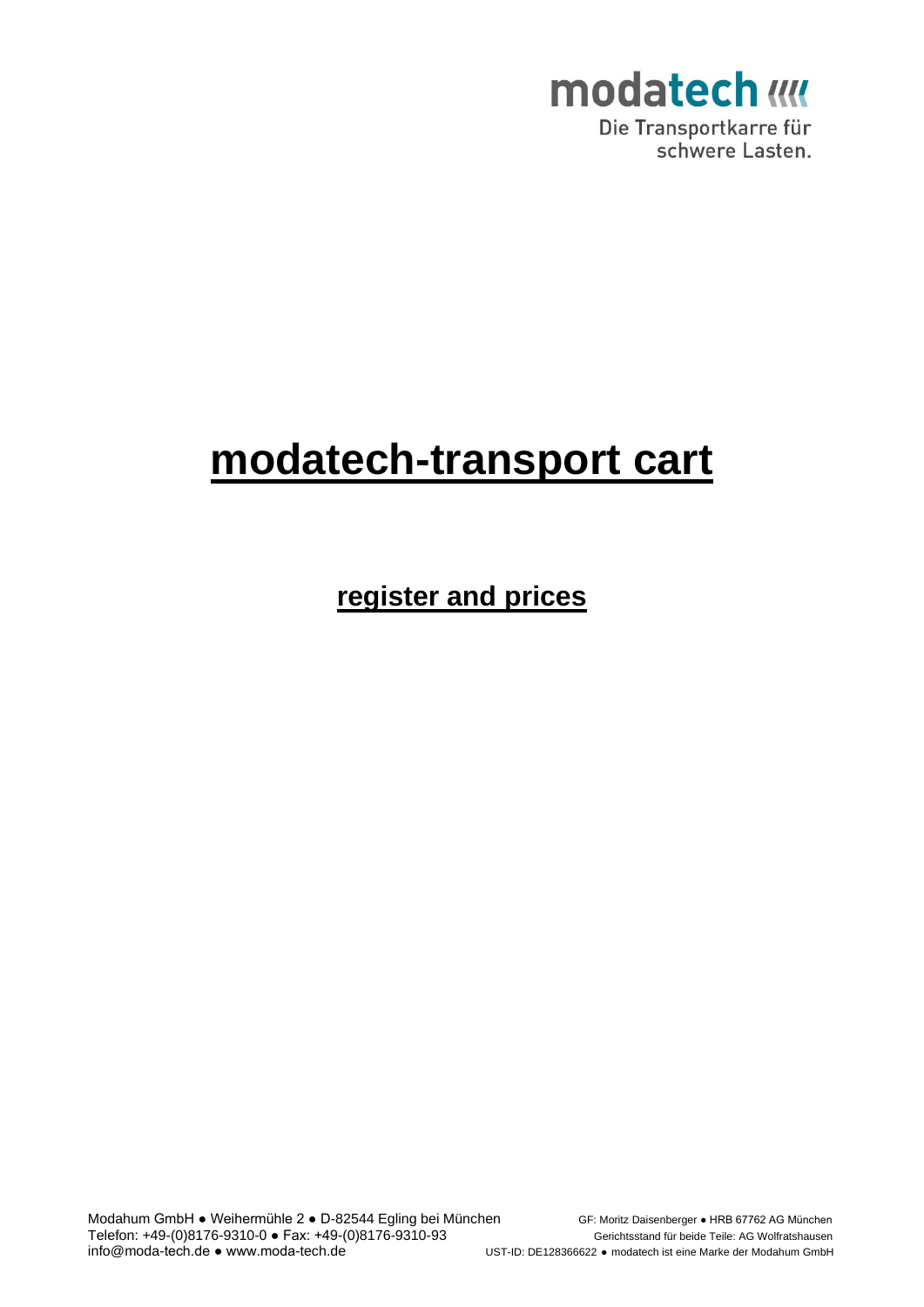Die Transportkarre für schwere Lasten.

#### **Index**

|                    |                                                                                | Seite:         |
|--------------------|--------------------------------------------------------------------------------|----------------|
| Index of contents  |                                                                                | 1              |
| <b>Basic unit</b>  | TK1 Moritz 500<br>TK2 Moritz 600                                               | 2              |
| <b>Attachments</b> | pedal                                                                          | 3              |
|                    | fork lifter<br>stacking grid<br>transport blade<br>bracket for transport blade | 4              |
|                    | plant trough lifter<br>gripper<br>winch for plant trough lifter                | 5              |
|                    | clamping jaws<br>tree/branch holder<br>trunk holder                            | 6              |
|                    | crane<br>holm strengthen<br>fence winch                                        | $\overline{7}$ |
|                    | cutting tool<br>balance weight with winch                                      | 8              |
| <b>Others</b>      | stone sling<br>fork rake                                                       | 8              |
| Gripper            | manual and automatic                                                           | 9              |
| Mounting crane     | mounting plate<br>bogie                                                        | 10             |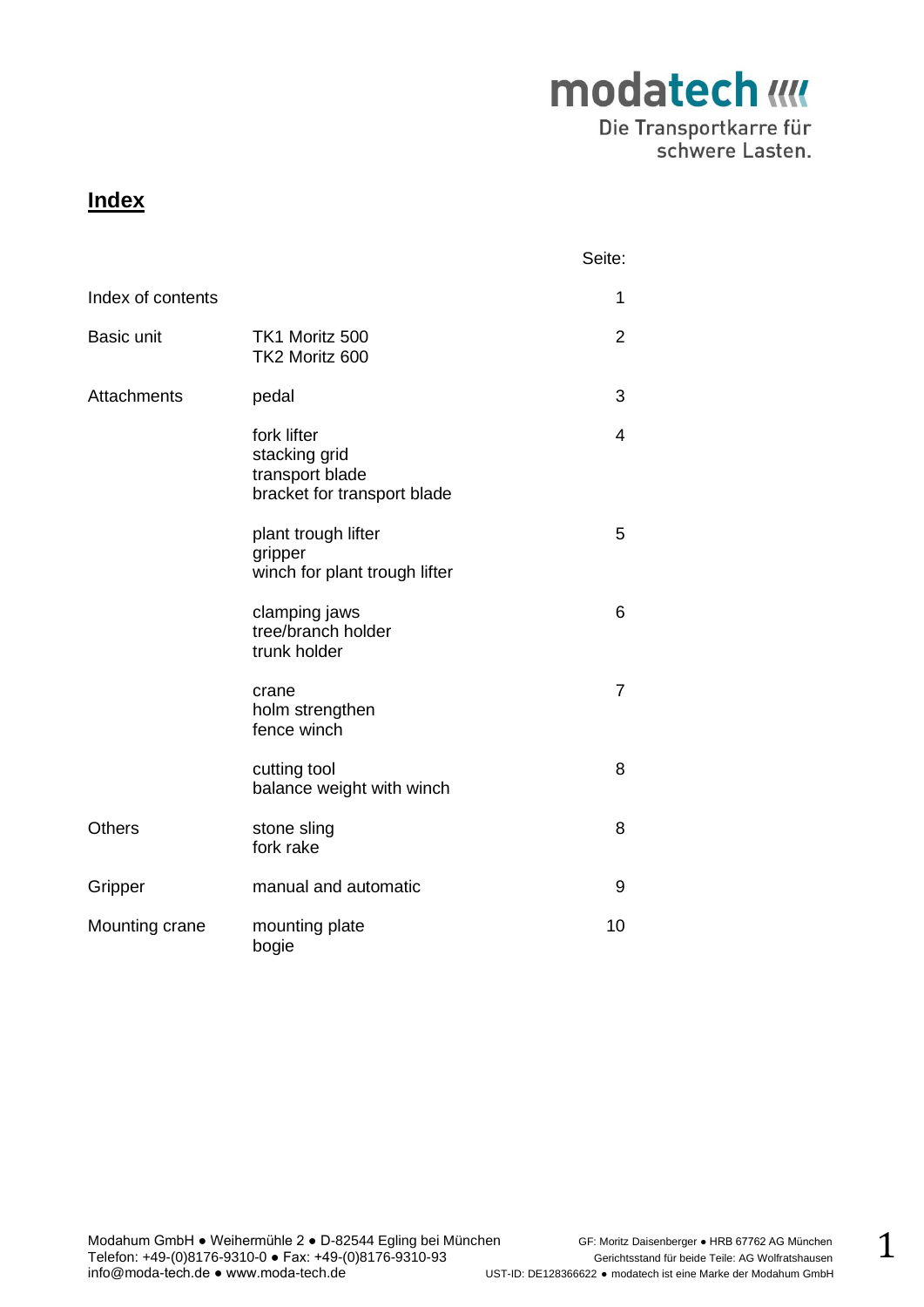## Die Transportkarre für<br>schwere Lasten.

| <b>Basic unit</b> | article-<br>description                         | article-<br>number | measure<br>cm              | weight<br>kg | prices<br><b>EURO</b>                                        |
|-------------------|-------------------------------------------------|--------------------|----------------------------|--------------|--------------------------------------------------------------|
|                   | transport cart<br>TK <sub>1</sub><br>Moritz 500 | 1601               | width 65<br>height 164-180 | 25,00        | 780,00<br>including<br>seam gripper<br>and<br>tension belt   |
|                   | transport cart<br>TK <sub>2</sub><br>Moritz 600 | 1701               | width 70<br>height 175-190 | 37,30        | 1.020,00<br>including<br>seam gripper<br>and<br>tension belt |
|                   |                                                 | seam gripper       |                            | tension belt |                                                              |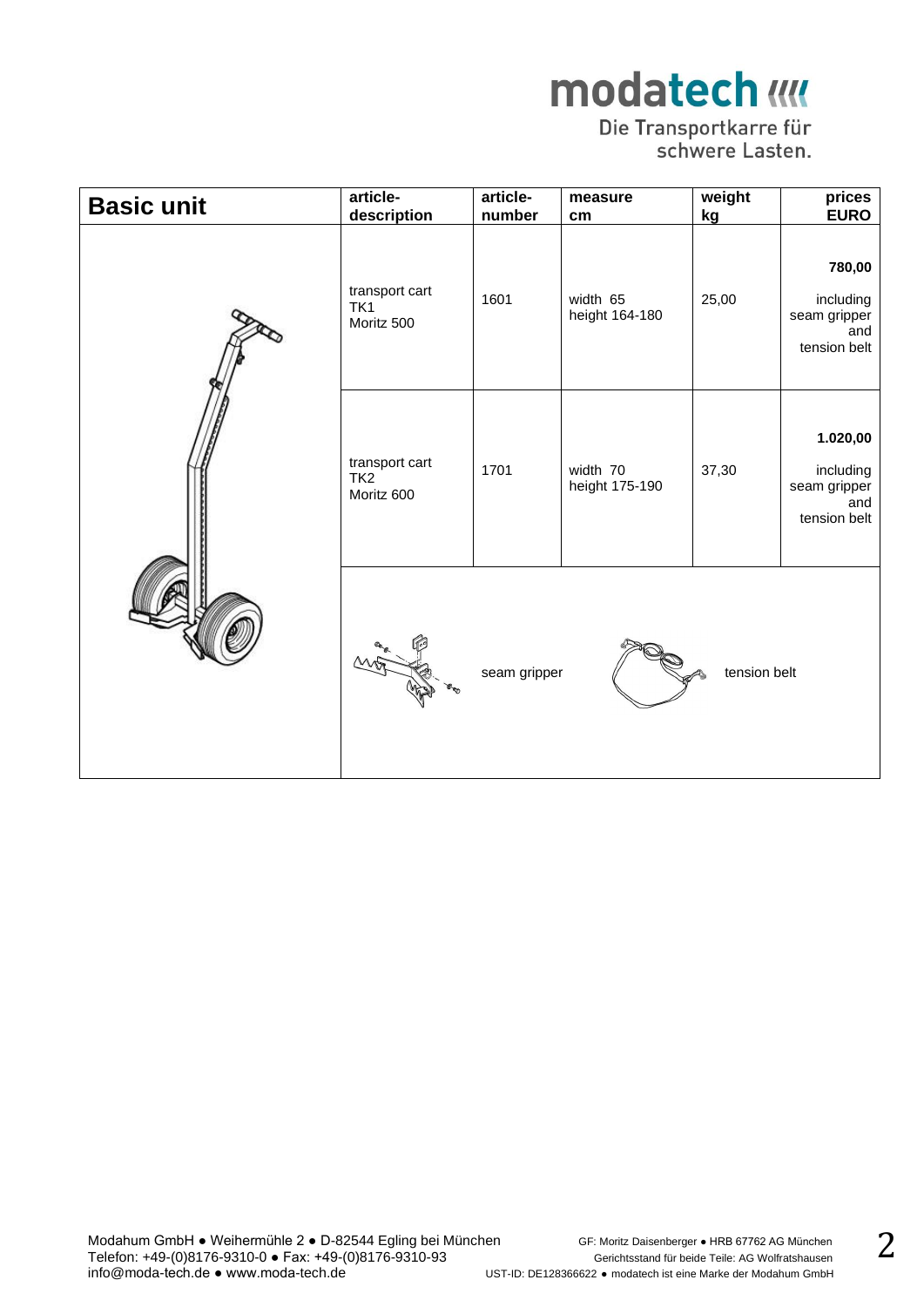## Die Transportkarre für<br>schwere Lasten.

| <b>attachments</b> | article-<br>description                             | article-<br>number | measure<br>cm         | weight<br>kg | price<br><b>EURO</b> |
|--------------------|-----------------------------------------------------|--------------------|-----------------------|--------------|----------------------|
|                    | pedal TK1                                           | 1604               | width 30<br>length 32 | 2,50         | 190,00               |
|                    | pedal TK2                                           | 1704               | width 30<br>length 32 | 2,50         | 190,00               |
|                    | pedal<br>able to fold TK1                           | 1605               | width 30<br>length 67 | 5,30         | 275,00               |
|                    | pedal<br>able to fold TK2                           | 1705               | width 30<br>length 67 | 5,30         | 275,00               |
|                    | pedal able to fold<br>with stabilizing<br>wheel TK1 | 1621               | width 30<br>length 67 | 14,40        | 475,00               |
|                    | pedal able to fold<br>with stabilizing<br>wheel TK2 | 1721               | width 30<br>length 67 | 14,40        | 475,00               |
|                    | stabilizing wheel<br>for pedal TK1                  | 1619               | width 25<br>length 28 | 9,10         | 235,00               |
|                    | stabilizing wheel<br>for pedal TK2                  | 1719               | width 25<br>length 28 | 9,10         | 235,00               |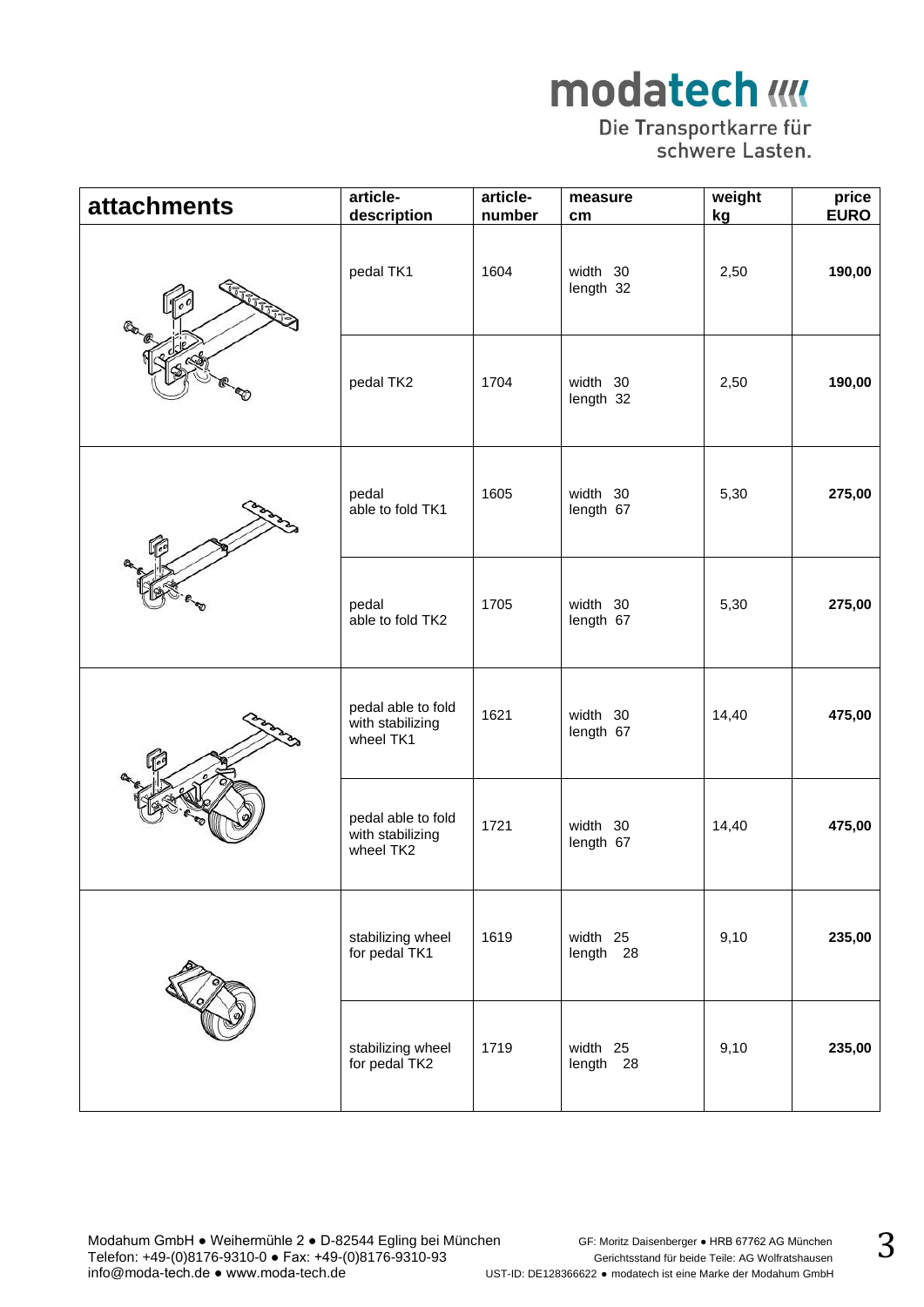## Die Transportkarre für<br>schwere Lasten.

| <b>attachments</b>                                 | article-<br>description                           | article-<br>number | measure<br>cm                                                                 | weight<br>kg | price<br><b>EURO</b> |
|----------------------------------------------------|---------------------------------------------------|--------------------|-------------------------------------------------------------------------------|--------------|----------------------|
| 000000                                             | stacking grid<br>TK1                              | 1614               | width<br>70<br>90<br>height                                                   | 16,00        | 335,00               |
| 88888888<br>8888888                                | stacking grid<br>TK <sub>2</sub>                  | 1714               | width<br>70<br>90<br>height                                                   | 16,00        | 335,00               |
|                                                    | fork lifter<br>TK1                                | 1612               | width<br>70<br>50<br>height<br>80<br>length                                   | 24,00        | 415,00               |
| <b>Andrew Miller Street</b><br>Andrew Miles Engine | fork lifter<br>TK <sub>2</sub>                    | 1712               | width<br>70<br>height<br>50<br>80<br>length                                   | 24,00        | 415,00               |
|                                                    | bracket for<br>transport blade<br>TK1             | 1616               | width<br>48<br>height 92                                                      | 6,00         | 235,00               |
|                                                    | bracket for<br>transport blade<br>TK <sub>2</sub> | 1716               | width<br>60<br>height 93                                                      | 6,20         | 235,00               |
|                                                    | transport blade<br>TK1                            | 1615               | 60<br>width<br>height<br>36<br>space depth:<br>at side<br>24<br>to holm<br>40 | 17,50        | 310,00               |
|                                                    | transport blade<br>TK <sub>2</sub>                | 1715               | 65<br>width<br>height<br>40<br>space depth:<br>at side<br>26<br>to holm<br>41 | 22,00        | 345,00               |
|                                                    | depth transport<br>blade<br>TK <sub>2</sub>       | 1735               | 65<br>width<br>height<br>41<br>space depth:<br>at side<br>50<br>to holm<br>65 | 35,00        | 400,00               |

Modahum GmbH ● Weihermühle 2 ● D-82544 Egling bei München GF: Moritz Daisenberger ● HRB 67762 AG München Telefon: +49-(0)8176-9310-0 ● Fax: +49-(0)8176-9310-93 Gerichtsstand für beide Teile: AG Wolfratshausen info@moda-tech.de ● www.moda-tech.de UST-ID: DE128366622 • modatech ist eine Marke der Modahum GmbH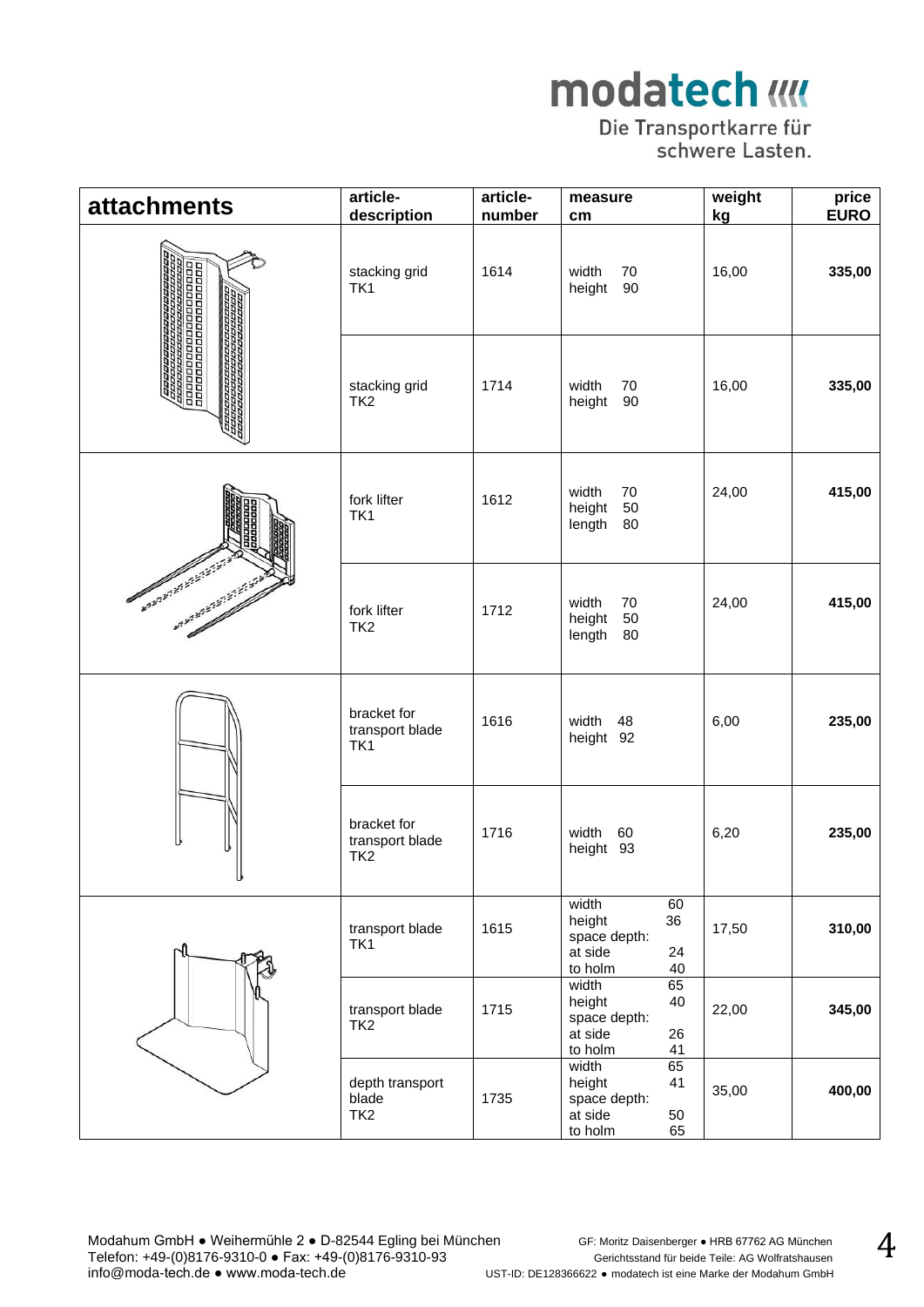#### Die Transportkarre für schwere Lasten.

| <b>attachments</b> | article-<br>description                    | article-<br>number | measure<br>cm                   | weight<br>kg | price<br><b>EURO</b> |
|--------------------|--------------------------------------------|--------------------|---------------------------------|--------------|----------------------|
|                    | plant trough<br>lifter TK1                 | 1608               | diameter<br>40-70               | 30,00        | 1.230,00             |
|                    | plant trough<br>lifter TK2                 | 1708               | diameter<br>40-70               | 30,00        | 1.230,00             |
|                    | gripper for plant<br>trought lifter<br>TK2 | 1709               | diameter<br>60-100              | 10,00        | 445,00               |
| <b>STATISTIC</b>   | gripper for cases,<br>for TK1 and TK2      | 1727               | variable width<br>30-70         | 10,00        | 475,00               |
| $\circledS$        | winch for plant<br>trough lifter TK1       | 1620               | width<br>30<br>height 20        | 3,00         | 345,00               |
|                    | winch for plant<br>trough lifter TK2       | 1720               | width<br>$30\,$<br>20<br>height | 3,00         | 345,00               |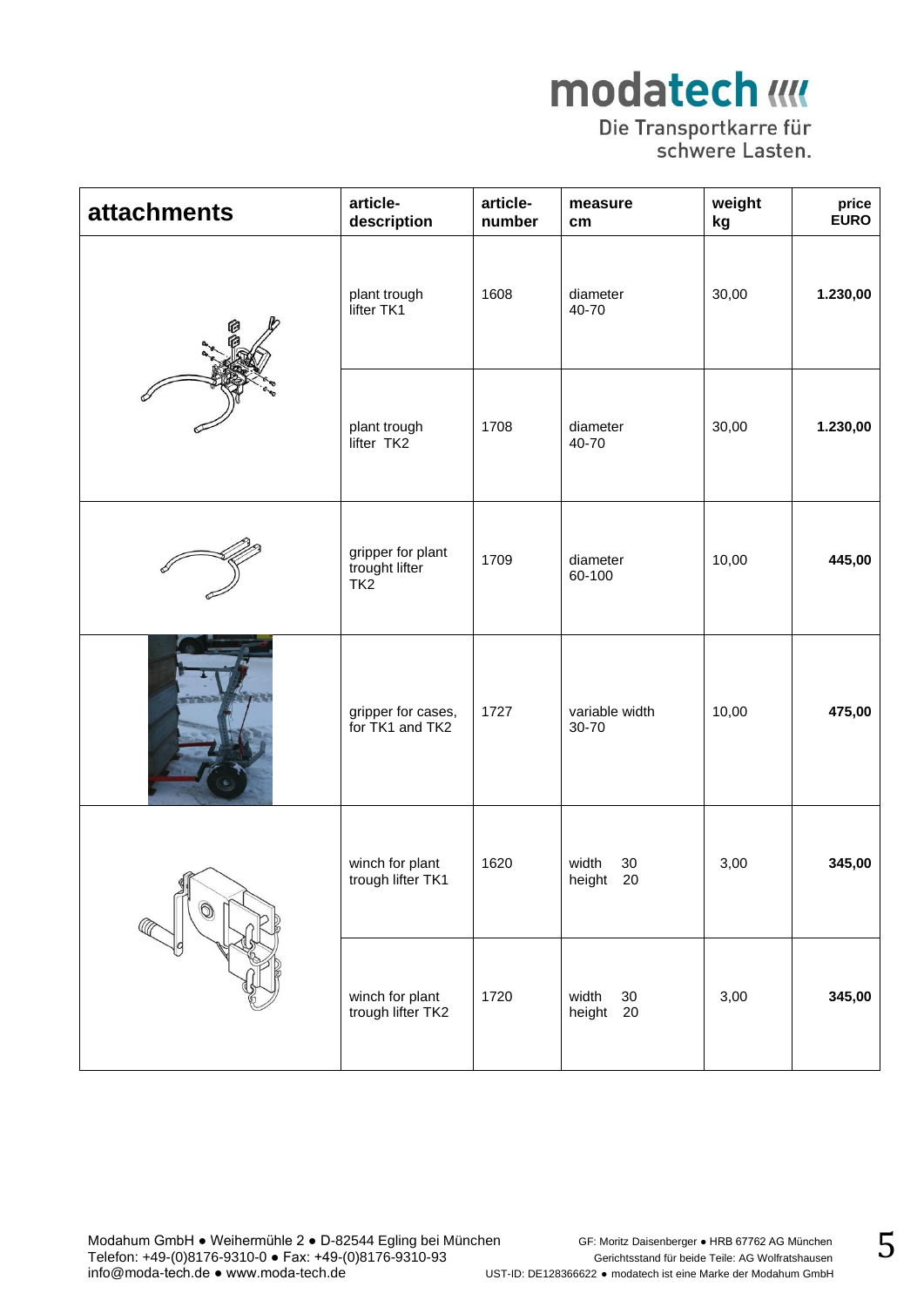## Die Transportkarre für<br>schwere Lasten.

| <b>attachments</b> | article-<br>description          | article-<br>number | measure<br>cm            | weight<br>kg | price<br><b>EURO</b> |
|--------------------|----------------------------------|--------------------|--------------------------|--------------|----------------------|
|                    | clamping jaws<br>TK1             | 1607               | width<br>50<br>height 90 | 6,50         | 410,00               |
|                    | clamping jaws<br>TK <sub>2</sub> | 1707               | width<br>60<br>height 95 | 8,00         | 495,00               |
|                    | tree/branch<br>holder TK1        | 1610               | width<br>65<br>height 80 | 4,00         | 190,00               |
|                    | tree/branch<br>holder TK2        | 1710               | width<br>65<br>height 80 | 4,00         | 190,00               |
|                    | trunk holder<br>TK <sub>1</sub>  | 1611               | width 36<br>length 63    | 4,00         | 385,00               |
|                    | trunk holder<br>TK <sub>2</sub>  | 1711               | width 36<br>length 63    | 4,00         | 385,00               |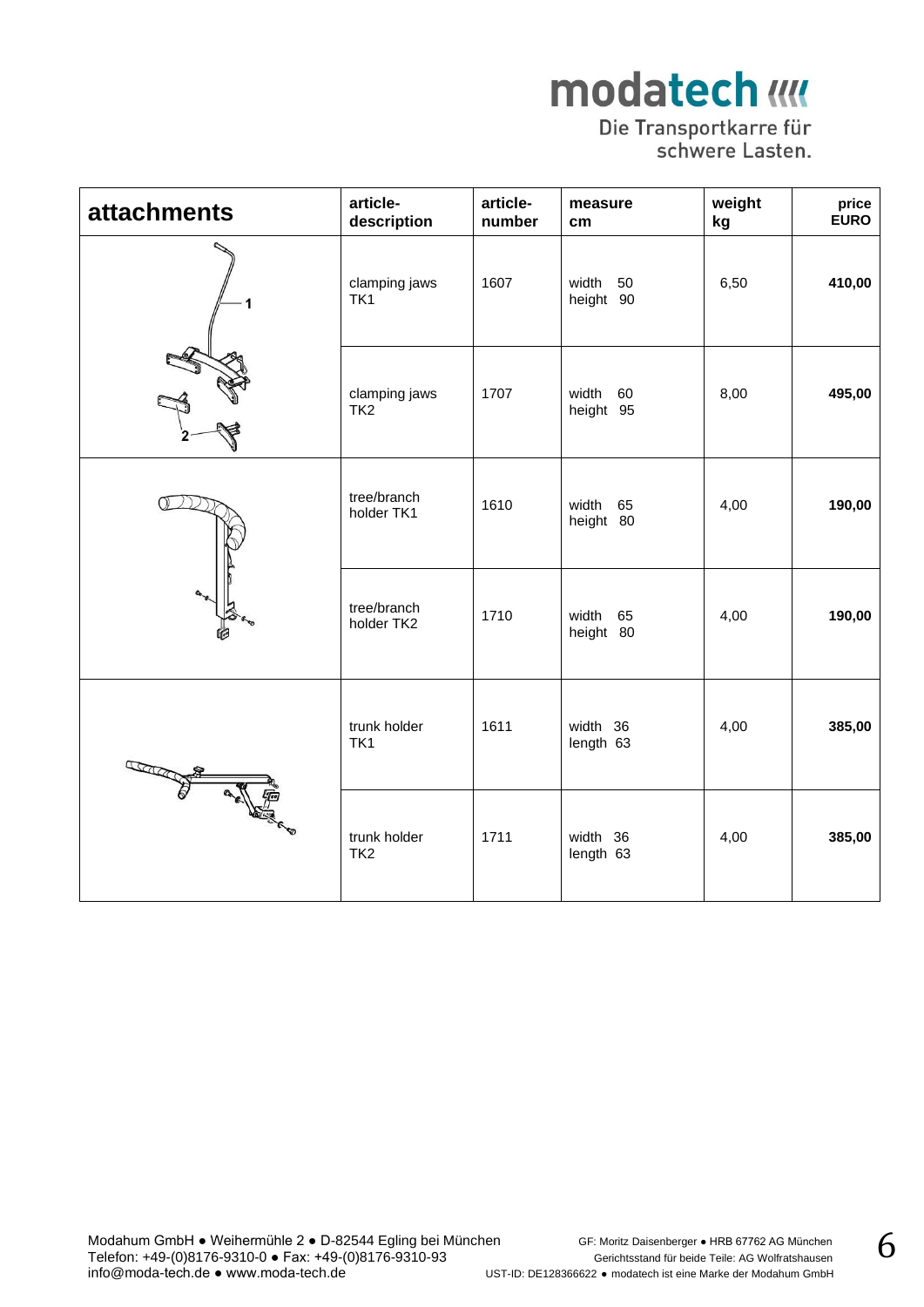#### Die Transportkarre für schwere Lasten.

| <b>attachments</b> | article-<br>description                             | article-<br>number | measure<br>cm <sub>2</sub>                           | weight<br>kg | price<br><b>EURO</b> |
|--------------------|-----------------------------------------------------|--------------------|------------------------------------------------------|--------------|----------------------|
|                    | crane TK1                                           | 1618               | extens. arm<br>length 145<br>outreach from<br>10-100 | 22,00        | 1.470,00             |
|                    | crane TK2                                           | 1718               | extens. arm<br>length 145<br>outreach from<br>10-100 | 22,00        | 1.470,00             |
|                    | holm<br>strengthen for<br>TK <sub>1</sub>           | 1622               | length 120                                           | 10,00        | 250,00               |
|                    | fence winch<br>TK1                                  | 1617               | width<br>60<br>90<br>height<br>45<br>depth           | 34,00        | 495,00               |
|                    | fence winch<br>TK <sub>2</sub>                      | 1717               | width<br>60<br>90<br>height<br>depth<br>45           | 34,00        | 495,00               |
|                    | universal fence<br>winch TK1<br>with extension grid | 1630               | width<br>60<br>height 60-300<br>depth<br>45          | 42,00        | 1.305,00             |
|                    | universal fence<br>winch TK1<br>with extension grid | 1730               | width<br>60<br>height 60-300<br>depth<br>45          | 42,00        | 1.305,00             |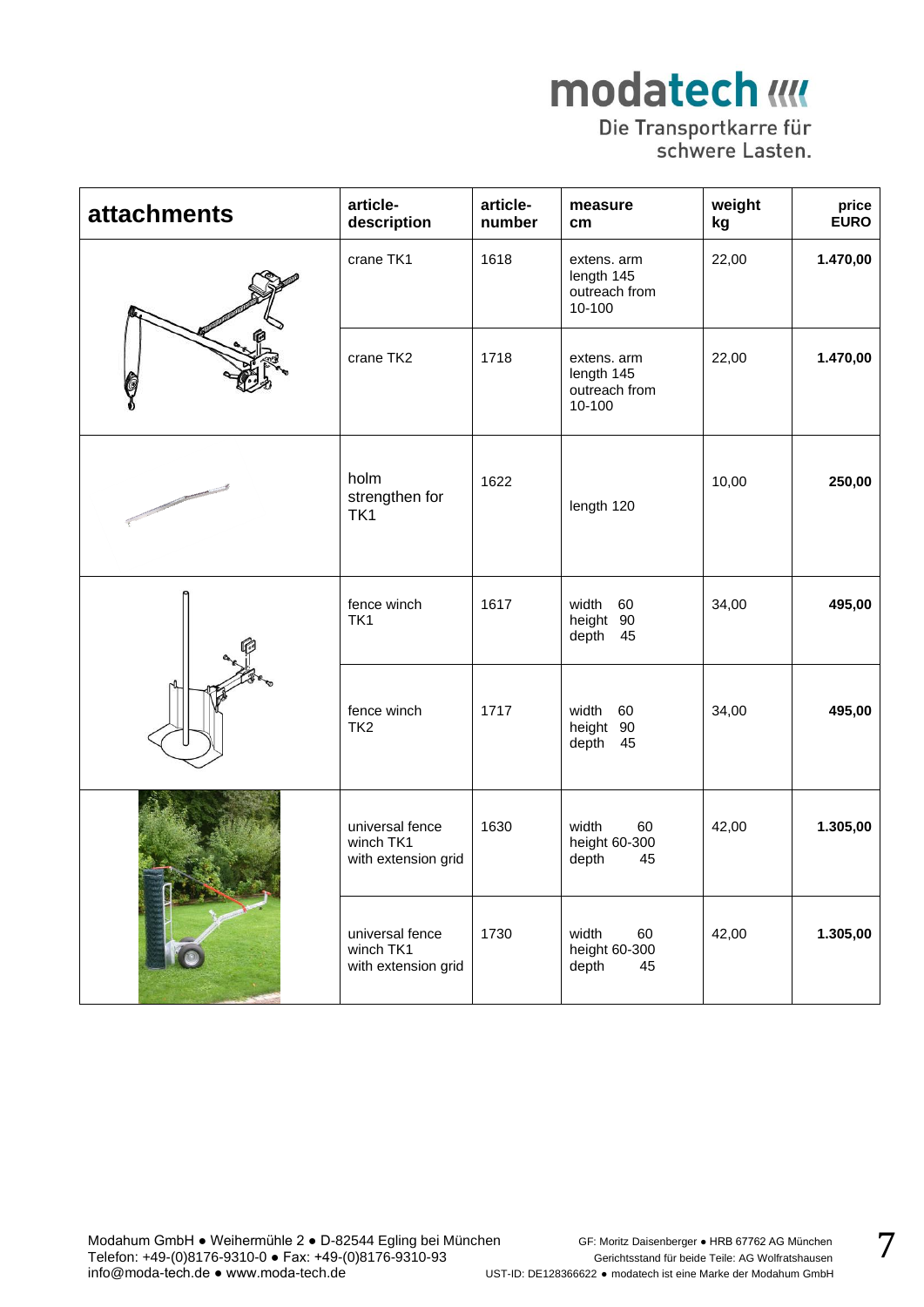## Die Transportkarre für<br>schwere Lasten.

| <b>attachments</b> | articel-<br>description                  | article-<br>number | measure<br>cm                                                   | weight<br>kg | price<br><b>EURO</b> |
|--------------------|------------------------------------------|--------------------|-----------------------------------------------------------------|--------------|----------------------|
| ALL AND A          | cutting tool TK1                         | 1606               | width<br>50                                                     | 2,00         | 290,00               |
|                    | cutting tool TK2                         | 1706               | width<br>60                                                     | 3,00         | 350,00               |
|                    | balance weight<br>with winch<br>for TK 2 | 1722               | width 70<br>balance weight<br>carrying capacity up<br>to 500 kg | 104,00       | 1.300,00             |

| other                                                                                                                                                                                                                                | article-<br>description   | article-<br>number | measure<br>cm              | weight<br>kg | price<br><b>EURO</b> |
|--------------------------------------------------------------------------------------------------------------------------------------------------------------------------------------------------------------------------------------|---------------------------|--------------------|----------------------------|--------------|----------------------|
|                                                                                                                                                                                                                                      | stone sling               | 1052               | load capacity<br>$2,00$ to | 5,00         | 1.310,00             |
|                                                                                                                                                                                                                                      | fork rake<br>TK1 (1 pair) | 1613               | length 80                  | 5,00         | 82,00                |
| <b>Contract of the Contract of the Contract of the Contract of the Contract of the Contract of the Contract of the Contract of the Contract of the Contract of the Contract of the Contract of the Contract of the Contract of t</b> | fork rake<br>TK2 (1 pair) | 1713               | length 80                  | 5,00         | 82,00                |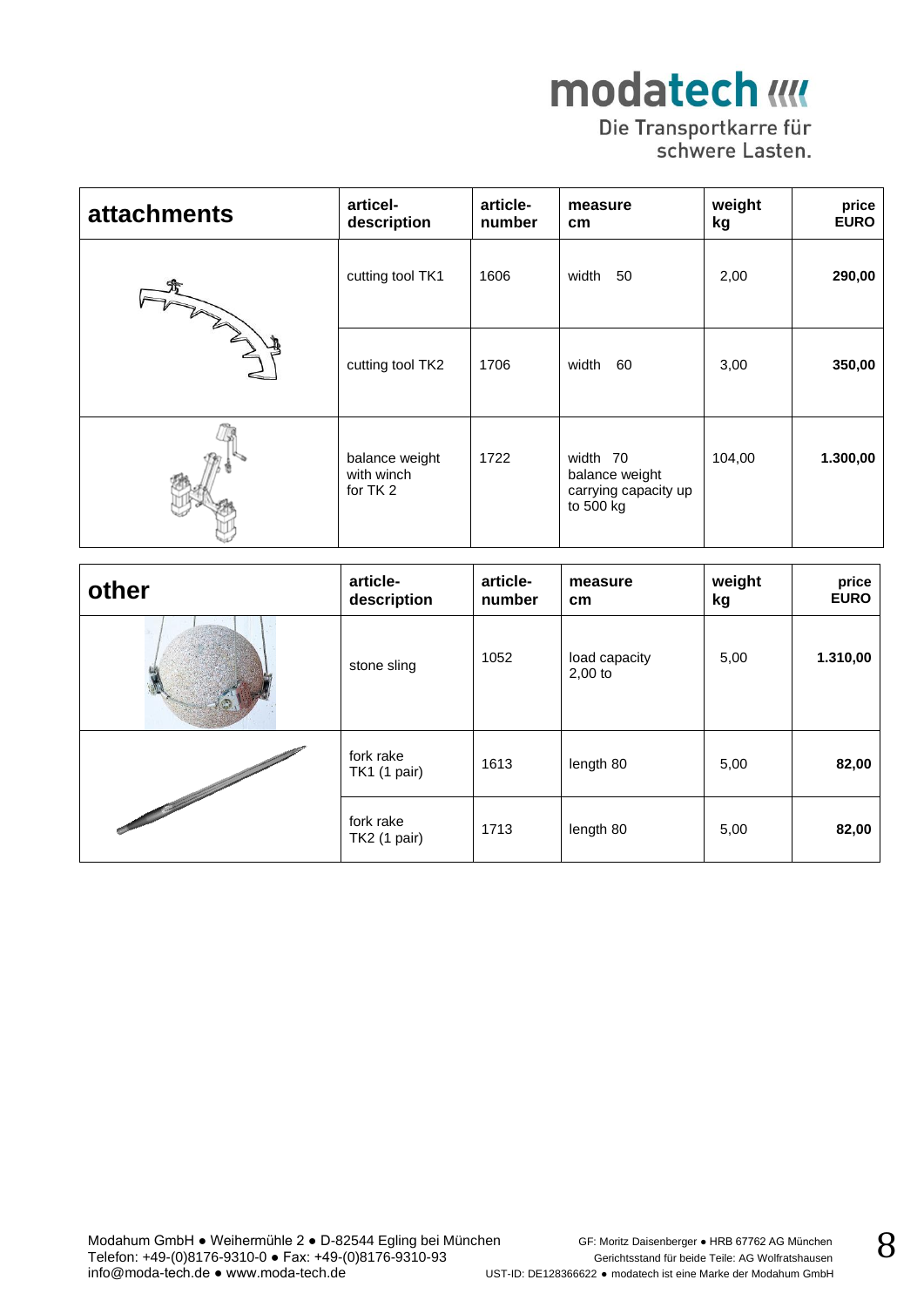Die Transportkarre für<br>schwere Lasten.

| gripper                                                   | article-<br>description                                                 | article-<br>number | measure<br>mm                                                                       | load<br>capacity<br>kg | price<br><b>EURO</b> |
|-----------------------------------------------------------|-------------------------------------------------------------------------|--------------------|-------------------------------------------------------------------------------------|------------------------|----------------------|
| 39354<br>ō<br>616.87<br>ଛ<br>347.6<br><b>PAIR</b><br>QI 8 | stone step gripper<br>typ 2030<br>manual for steps<br>and<br>curbstones | 2030               | wide opening<br>up to 380<br>height 640<br>width 400<br>weight kg 12                | 500                    | 850,00               |
| D<br>E<br>В                                               | gripper typ 2020<br>manual                                              | 2020               | $A = 0 - 140$<br>$B = 150$<br>$C = 170$<br>$D = 470$<br>$E = 700$<br>weight kg 16   | 1.500                  | 1.595,00             |
| Ε<br>$\overline{\cdot}$<br><b>.</b>                       | gripper typ 2040<br>automatic                                           | 2040               | $A = 100 - 600$<br>$B = 350$<br>$C = 250$<br>$D = 720$<br>$E = 630$<br>weight kg 35 | 800                    | 1.740,00             |